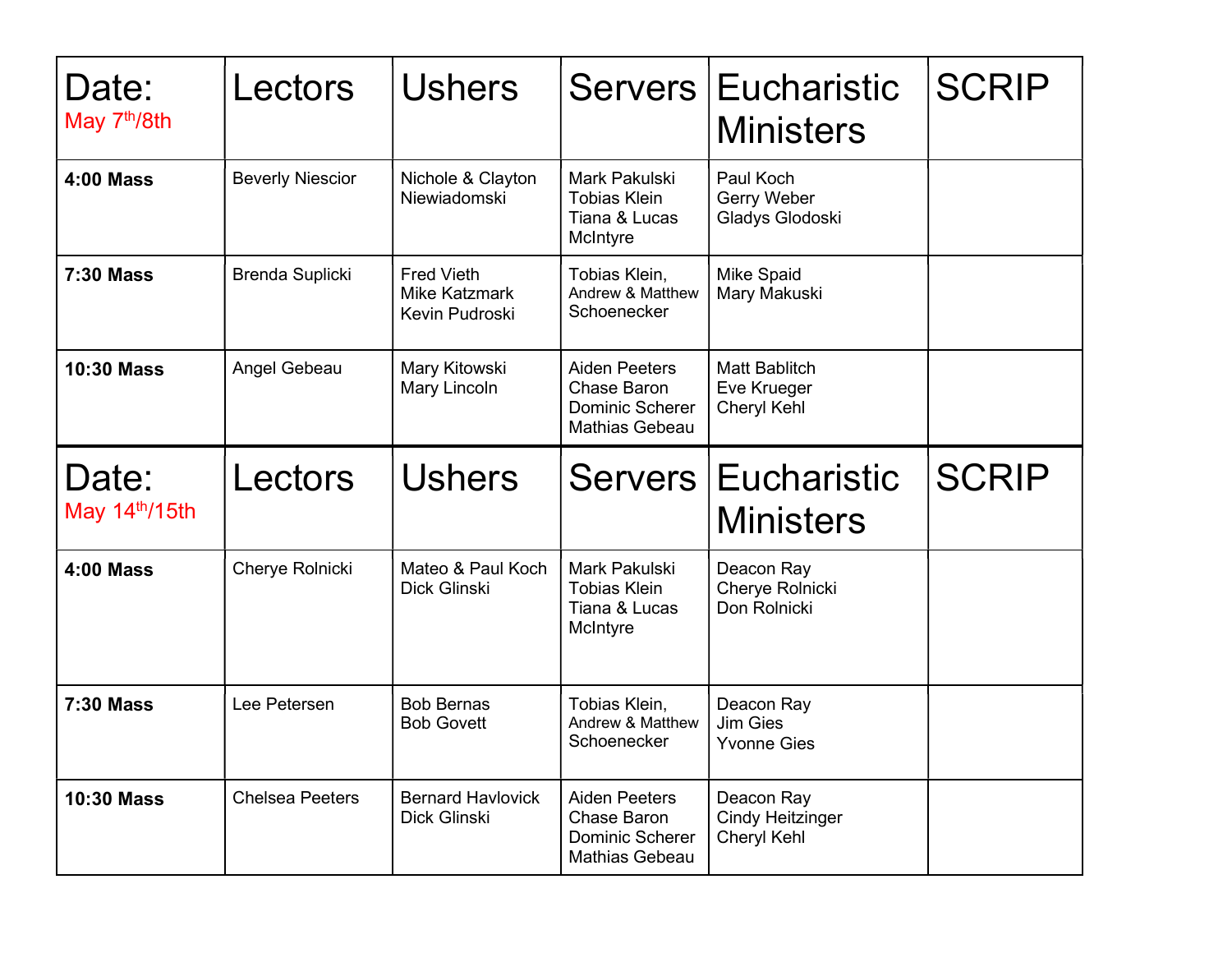| Date:<br>May 21st/22nd | Lectors           | <b>Ushers</b>                                 |                                                                                        | Servers Eucharistic<br><b>Ministers</b>             | <b>SCRIPT</b> |
|------------------------|-------------------|-----------------------------------------------|----------------------------------------------------------------------------------------|-----------------------------------------------------|---------------|
| <b>4:00 Mass</b>       | Nancy Koch        | Mateo & Paul Koch                             | Mark Pakulski<br><b>Tobias Klein</b><br>Tiana & Lucas<br>McIntyre                      | Deacon Ray<br>Kay King                              |               |
| <b>7:30 Mass</b>       | Donna Bemowski    | <b>Fred Vieth</b><br><b>Mike Katzmark</b>     | Tobias Klein,<br>Andrew & Matthew<br>Schoenecker                                       | Mary Makuski<br><b>Mike Spaid</b>                   |               |
| <b>10:30 Mass</b>      | Eve Krueger       | <b>Carl Knuese</b><br><b>Gene Numsen</b>      | <b>Mathias Gebeau</b><br><b>Dominic Scherer</b><br><b>Aiden Peeters</b><br>Chase Baron | <b>Matt Bablitch</b><br>Eve Krueger<br>Mary Makuski |               |
|                        |                   |                                               |                                                                                        |                                                     |               |
| Date:<br>May 28th/29th | Lectors           | <b>Ushers</b>                                 |                                                                                        | Servers Eucharistic<br><b>Ministers</b>             | <b>SCRIPT</b> |
| <b>4:00 Mass</b>       | Gary Glodoski     | Kay King<br><b>Steve King</b><br>Dick Glinski | Mark Pakulski<br>Tiana & Lucas<br>McIntyre<br><b>Tobias Klein</b>                      | Cherye Rolnicki<br>Don Rolnicki<br>Gary Glodoski    |               |
| <b>7:30 Mass</b>       | Della Schoenecker | <b>Bob Bernas</b><br><b>Bob Govett</b>        | Tobias Klein,<br>Andrew & Matthew<br>Schoenecker                                       | Jim Gies<br><b>Yvonne Gies</b><br>Mary Makuski      |               |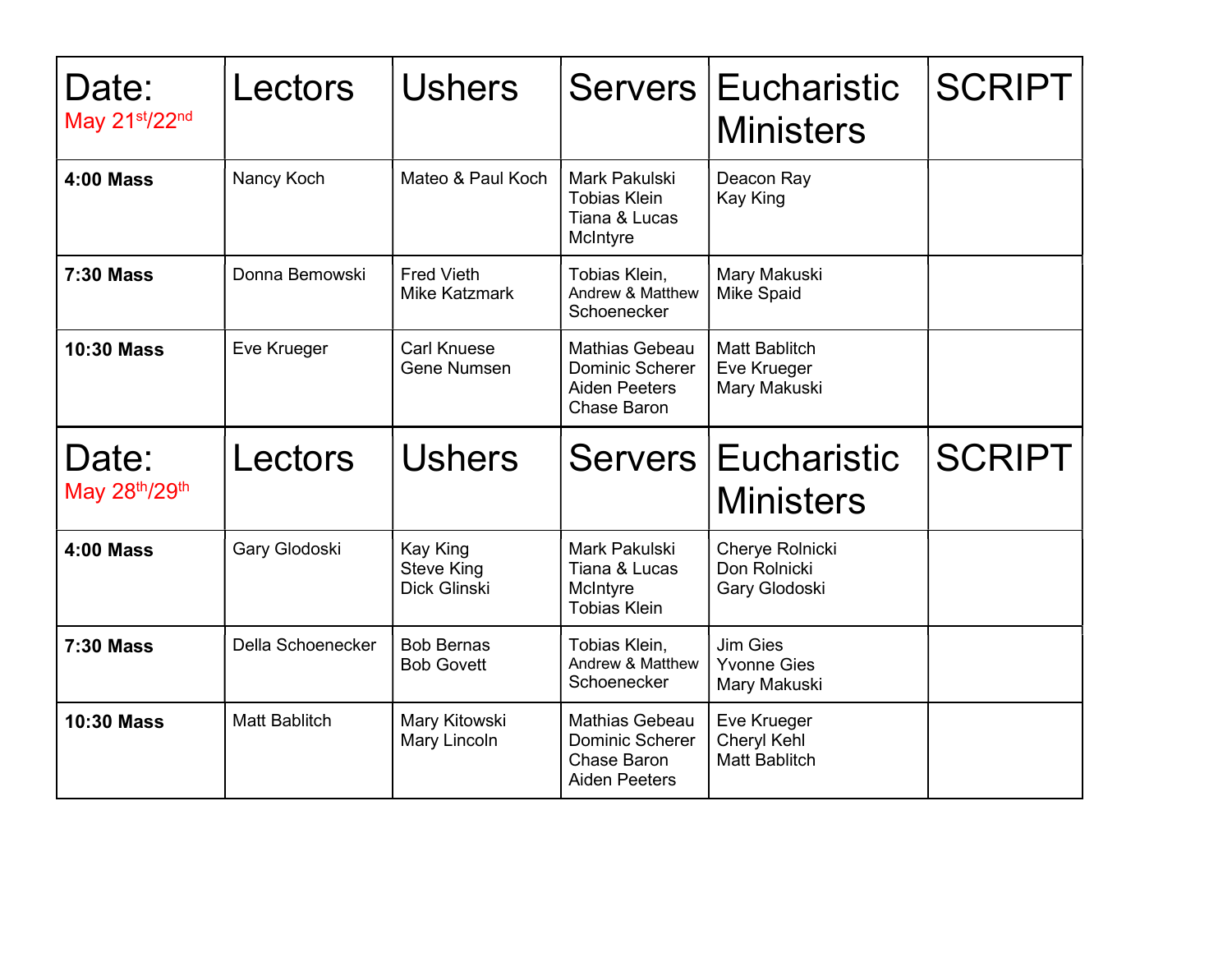| Date:<br>June 4th/5th                | Lectors                 | <b>Ushers</b>                                               |                                                                                        | Servers Eucharistic<br><b>Ministers</b>               | <b>SCRIPT</b> |
|--------------------------------------|-------------------------|-------------------------------------------------------------|----------------------------------------------------------------------------------------|-------------------------------------------------------|---------------|
| <b>4:00 Mass</b>                     | <b>Beverly Niescior</b> | Clayton & Nichole<br>Niewiadomski                           | Mark Pakulski<br><b>Tobias Klein</b><br>Lucas & Tiana<br>McIntyre                      | Cherye Rolnicki<br>Don Rolnicki<br>Mary Makuski       |               |
| <b>7:30 Mass</b>                     | <b>Brenda Suplicki</b>  | <b>Mike Katzmark</b><br><b>Fred Vieth</b><br>Kevin Pudroski | Tobias Klein,<br>Andrew & Matthew<br>Schoenecker                                       | <b>Jim Gies</b><br><b>Yvonne Gies</b><br>Mary Makuski |               |
| <b>10:30 Mass</b>                    | Angel Gebeau            | <b>Bernard Havlovick</b><br>Dick Glinski                    | <b>Mathias Gebeau</b><br><b>Dominic Scherer</b><br><b>Aiden Peeters</b><br>Chase Baron | <b>Matt Bablitch</b><br>Cheryl Kehl<br>Eve Krueger    |               |
|                                      |                         |                                                             |                                                                                        |                                                       |               |
| Date:<br>June 11 <sup>th</sup> /12th | Lectors                 | <b>Ushers</b>                                               |                                                                                        | Servers Eucharistic<br><b>Ministers</b>               | <b>SCRIPT</b> |
| <b>4:00 Mass</b>                     | Nancy Koch              | Paul & Mateo Koch                                           | Mark Pakulski<br><b>Tobias Klein</b><br>Tiana & Lucas<br>McIntyre                      | Paul Koch, Kay King,<br>Gary Glodoski                 |               |
| <b>7:30 Mass</b>                     | Mary Makuski            | <b>Bob Bernas</b><br>Bob Govett, Kevin                      | Tobias Klein,<br>Andrew & Matthew<br>Schoenecker                                       | Mike and Pam Spaid<br>Mary Makuski                    |               |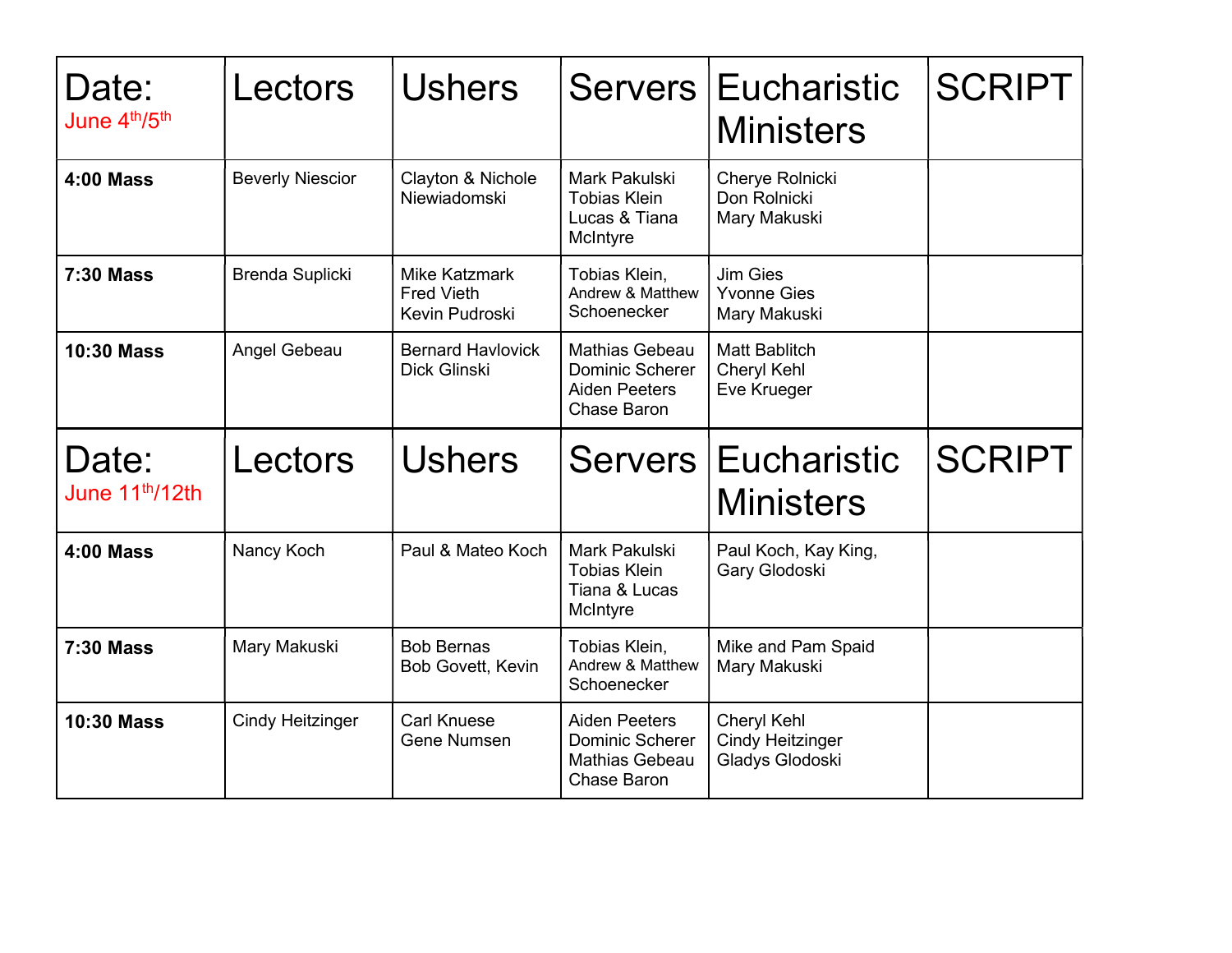| Date:<br>June 18th/19th | Lectors                | <b>Ushers</b>                             |                                                                                        | Servers Eucharistic<br><b>Ministers</b>              | <b>SCRIPT</b> |
|-------------------------|------------------------|-------------------------------------------|----------------------------------------------------------------------------------------|------------------------------------------------------|---------------|
| <b>4:00 Mass</b>        | Mary Sadler            | Clayton & Nichole<br>Niewiadomski         | Mark Pakulski<br><b>Tobias Klein</b><br>Tiana & Lucas<br>McIntyre                      | Deacon Ray<br>Gladys Glodoski<br>Mary Makuski        |               |
| <b>7:30 Mass</b>        | Lee Petersen           | <b>Fred Vieth</b><br><b>Mike Katzmark</b> | Tobias Klein,<br>Andrew & Matthew<br>Schoenecker                                       | Deacon Ray<br>Jim & Yvonne Gies                      |               |
| <b>10:30 Mass</b>       | <b>Chelsea Peeters</b> | Mary Kitowski<br>Mary Lincoln             | Chase Baron<br><b>Aiden Peeters</b><br><b>Dominic Scherer</b><br><b>Mathias Gebeau</b> | Deacon Ray<br><b>Cindy Heitzinger</b><br>Eve Krueger |               |
|                         |                        |                                           |                                                                                        |                                                      |               |
| Date:<br>June 25th/26th | Lectors                | <b>Ushers</b>                             |                                                                                        | Servers Eucharistic<br><b>Ministers</b>              | <b>SCRIPT</b> |
| <b>4:00 Mass</b>        | Nancy Koch             | Paul & Mateo Koch<br>Dick Glinski         | Mark Pakulski<br>Lucas & Tian<br>McIntyre                                              | Gerry Weber,<br>Gladys Glodoski<br>Paul Koch         |               |
| <b>7:30 Mass</b>        | Della Schoenecker      | <b>Bob Bernas</b><br>Bob Govett, Kevin    | Tobias Klein,<br>Andrew & Matthew<br>Schoenecker                                       | <b>Mike Spaid</b><br>Pam Spaid<br>Mary Makuski       |               |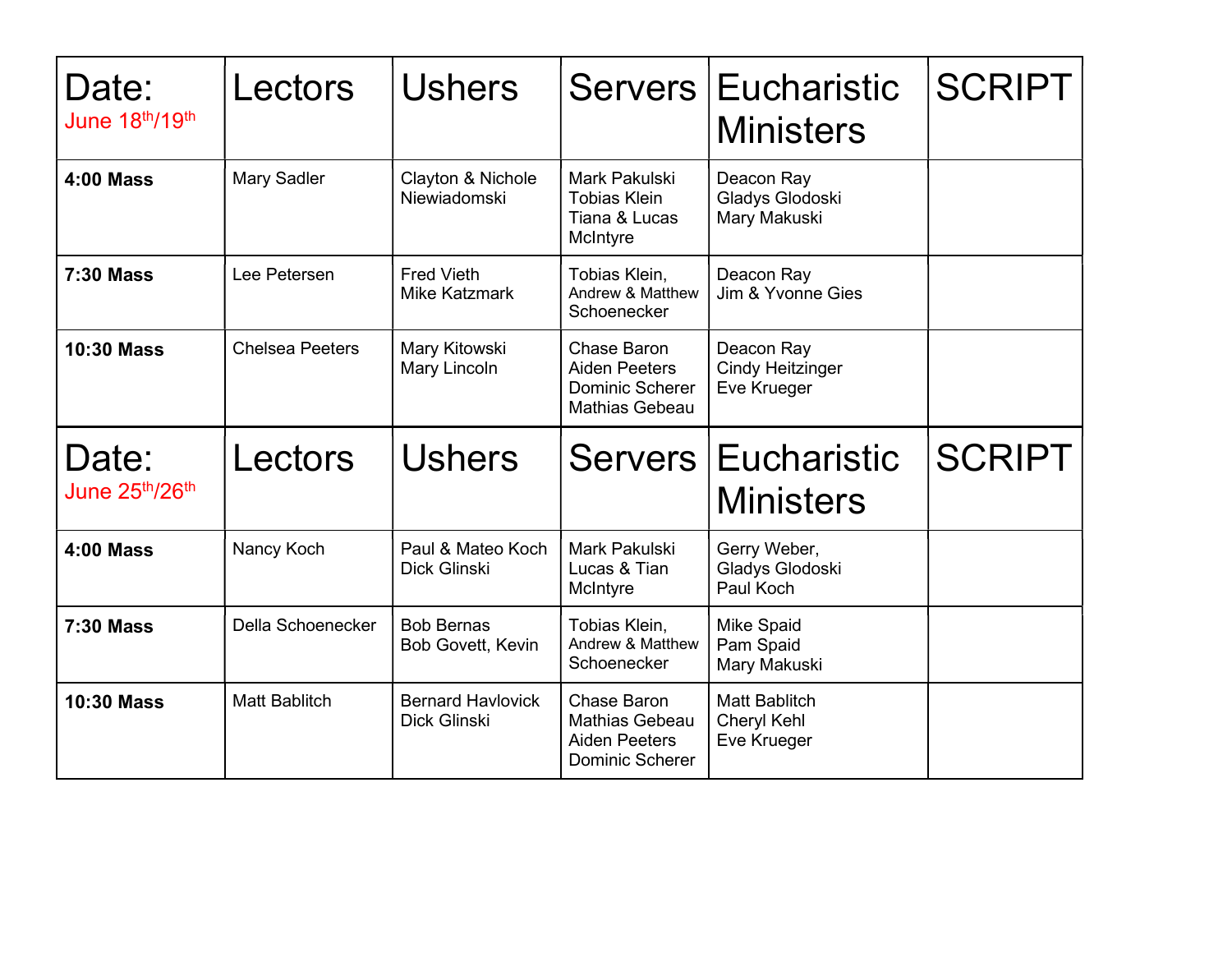| Date:<br>July 2 <sup>nd</sup> /3rd | Lectors       | <b>Ushers</b>                      |                                                         | Servers   Eucharistic<br><b>Ministers</b>         | <b>SCRIPT</b> |
|------------------------------------|---------------|------------------------------------|---------------------------------------------------------|---------------------------------------------------|---------------|
| <b>4:00 Mass</b>                   | Gary Glodoski | Paul & Mateo Koch<br>Dick glinski  | Mark Pakulski<br>Tiana & Lucas<br><b>Tobias</b>         | Cherye Rolnicki<br>Don Rolnicki<br>Gary Glodoski  |               |
| <b>7:30 Mass</b>                   | Lee Petersen  | Fred Vieth<br><b>Mike Katzmark</b> | Tobias Klein,<br>Andrew & Matthew<br>Schoenecker        | Jim Gies<br><b>Yvonne Gies</b><br>Mary Makuski    |               |
| <b>10:30 Mass</b>                  | Eve Krueger   | Mary Kitowski<br>Mary Lincoln      | <b>Mathias Gebeau</b><br>Chase Baron<br>Dominic Scherer | <b>Matt Bablitch</b><br>Joe Smiley<br>Eve Krueger |               |

| Date:<br>July 9th/10th | Lectors        | <b>Ushers</b>                          |                                                  | Servers   Eucharistic<br><b>Ministers</b> | <b>SCRIPT</b> |
|------------------------|----------------|----------------------------------------|--------------------------------------------------|-------------------------------------------|---------------|
| <b>4:00 Mass</b>       | Mary Sadler    | Kay & Steve King<br>Dick Glinski       | Mark Pakulski<br>Tiana & Lucas                   | Deacon Ray<br>Cherye & Don Rolnicki       |               |
| <b>7:30 Mass</b>       | Donna Bemowski | <b>Bob Bernas</b><br>Bob Govett, Kevin | Tobias Klein,<br>Andrew & Matthew<br>Schoenecker | Mike & Pam Spaid<br>Mary Makuski          |               |
| <b>10:30 Mass</b>      | Eve Krueger    | Mary Kitowski<br>Mary Lincoln          |                                                  | Cheryl Kehl, Matt Bablitch<br>Eve Krueger |               |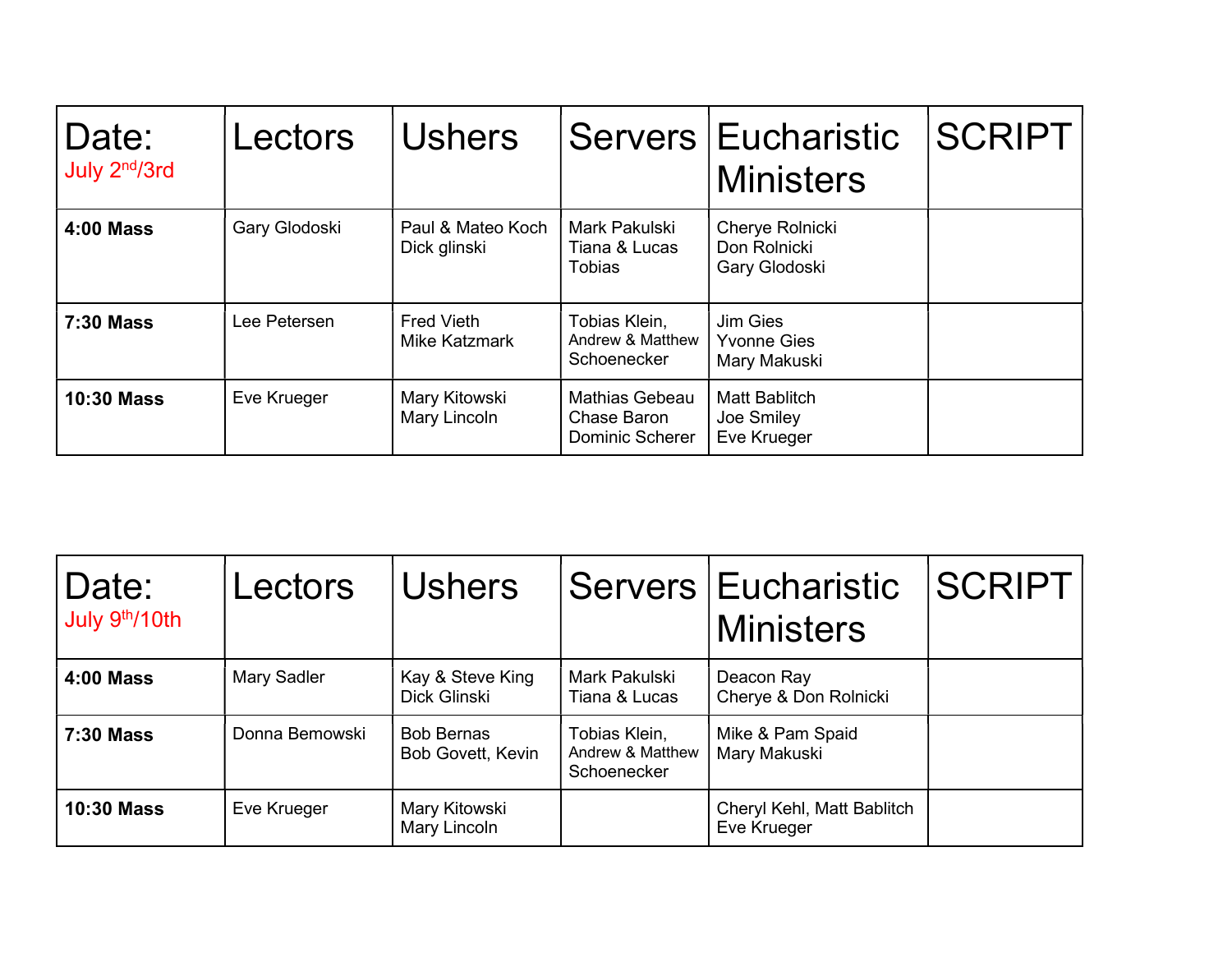| Date:<br>July 16th/17th | Lectors                | <b>Ushers</b>                                   |                                                                                 | Servers Eucharistic<br><b>Ministers</b>             | <b>SCRIPT</b> |
|-------------------------|------------------------|-------------------------------------------------|---------------------------------------------------------------------------------|-----------------------------------------------------|---------------|
| <b>4:00 Mass</b>        | Cherye Rolnicki        | Clayton & Nichole<br>Niewiadomski               | Mark Pakulski<br><b>Tobias Klein</b>                                            | Deacon Ray<br>Paul Koch<br>Don Rolnicki             |               |
| <b>7:30 Mass</b>        | Brenda Suplicki        | Mike Katzmark<br><b>Fred Vieth</b>              | Tobias Klein,<br>Andrew & Matthew<br>Schoenecker                                | Deacon Ray<br>Jim & Yvonne Gies                     |               |
| <b>10:30 Mass</b>       | <b>Chelsea Peeters</b> | <b>Bernard Havlovick</b><br><b>Dick Glinski</b> | <b>Chase Baron</b><br><b>Aiden Peeters</b><br>Mathias Gebeau<br>Dominic Scherer | Deacon Ray<br>Joe Smiley<br><b>Cindy Heitzinger</b> |               |
|                         |                        |                                                 |                                                                                 |                                                     |               |
| Date:<br>July 23rd/24th | Lectors                | <b>Ushers</b>                                   |                                                                                 | Servers Eucharistic<br><b>Ministers</b>             | <b>SCRIPT</b> |
| <b>4:00 Mass</b>        | Nancy Koch             | Paul & Mateo Koch<br>Dick Glinski               | Mark Pakulski<br>Tiana & Lucas<br>McIntyre<br><b>Tobias Klein</b>               | <b>Kay King</b><br>Gerry Weber<br>Gladys Glodoski   |               |
| <b>7:30 Mass</b>        | Della Schoenecker      | <b>Bob Bernas</b><br><b>Bob Govett</b>          | Tobias Klein,<br>Andrew & Matthew<br>Schoenecker                                | Pam and Mike Spaid<br>Mary Makuski                  |               |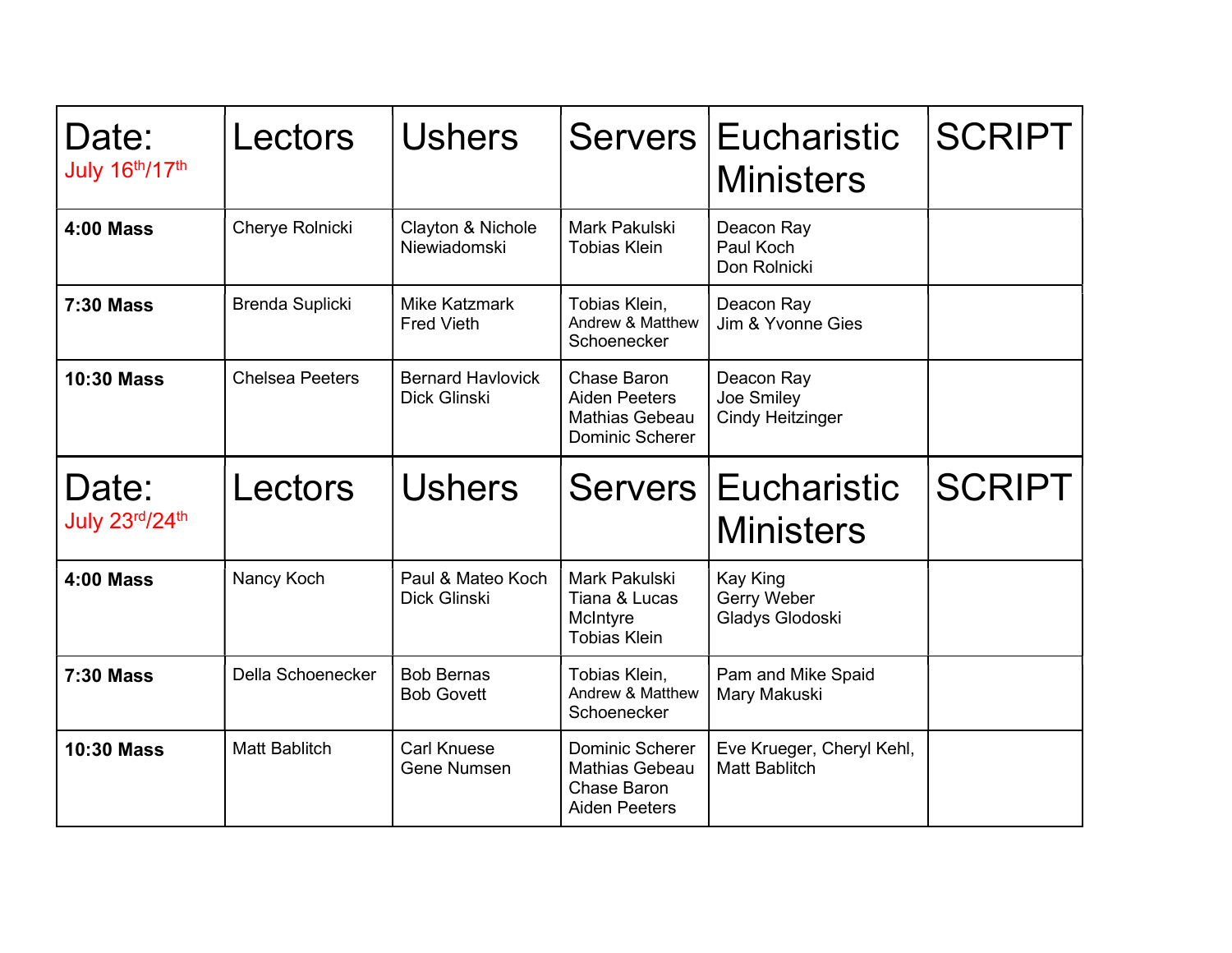| Date:<br>July 30th/31st | Lectors                 | <b>Ushers</b>                      |                                                              | Servers   Eucharistic<br><b>Ministers</b>            | <b>ISCRIPT</b> |
|-------------------------|-------------------------|------------------------------------|--------------------------------------------------------------|------------------------------------------------------|----------------|
| <b>4:00 Mass</b>        | <b>Beverly Niescior</b> | Kay and Steve King<br>Dick Glinski | Mark Pakulski<br>Tiana & Lucas<br>McIntyre                   | Deacon Ray<br>Don Rolnicki<br>Cherye Rolnicki        |                |
| <b>7:30 Mass</b>        | Lee Petersen            | <b>Fred Vieth</b><br>Mike Katzmark | Tobias Klein,<br>Andrew & Matthew<br>Schoenecker             | Jim and Yvonne Gies<br>Mary Makuski                  |                |
| <b>10:30 Mass</b>       | <b>Cindy Heitzinger</b> | Mary Lincoln<br>Mary Kitowski      | <b>Mathias Gebeau</b><br>Chase Baron<br><b>Aiden Peeters</b> | Deacon Ray<br><b>Cindy Heitzinger</b><br>Eve Krueger |                |

| Date:<br>August 6th/7th | Lectors                 | <b>Ushers</b>                            |                                                              | Servers   Eucharistic<br><b>Ministers</b>   | <b>SCRIPT</b> |
|-------------------------|-------------------------|------------------------------------------|--------------------------------------------------------------|---------------------------------------------|---------------|
| <b>4:00 Mass</b>        | <b>Beverly Niescior</b> | Clayton & Nichole<br>Niewiadomski        | Mark Pakulski<br><b>Tobias Klein</b>                         | Deacon Ray,<br>Don & Cherye Rolnicki        |               |
| <b>7:30 Mass</b>        | Lee Petersen            | <b>Bob Bernas</b><br>Bob Govett, Kevin   | Tobias Klein,<br>Andrew & Matthew<br>Schoenecker             | Mike and Pam Spaid<br>Mary Makuski          |               |
| <b>10:30 Mass</b>       | Eve Krueger             | <b>Bernard Havlovick</b><br>Dick Glinski | <b>Mathias Gebeau</b><br><b>Aiden Peeters</b><br>Chase Baron | Matt Bablitch<br>Cheryl Kehl<br>Eve Krueger |               |